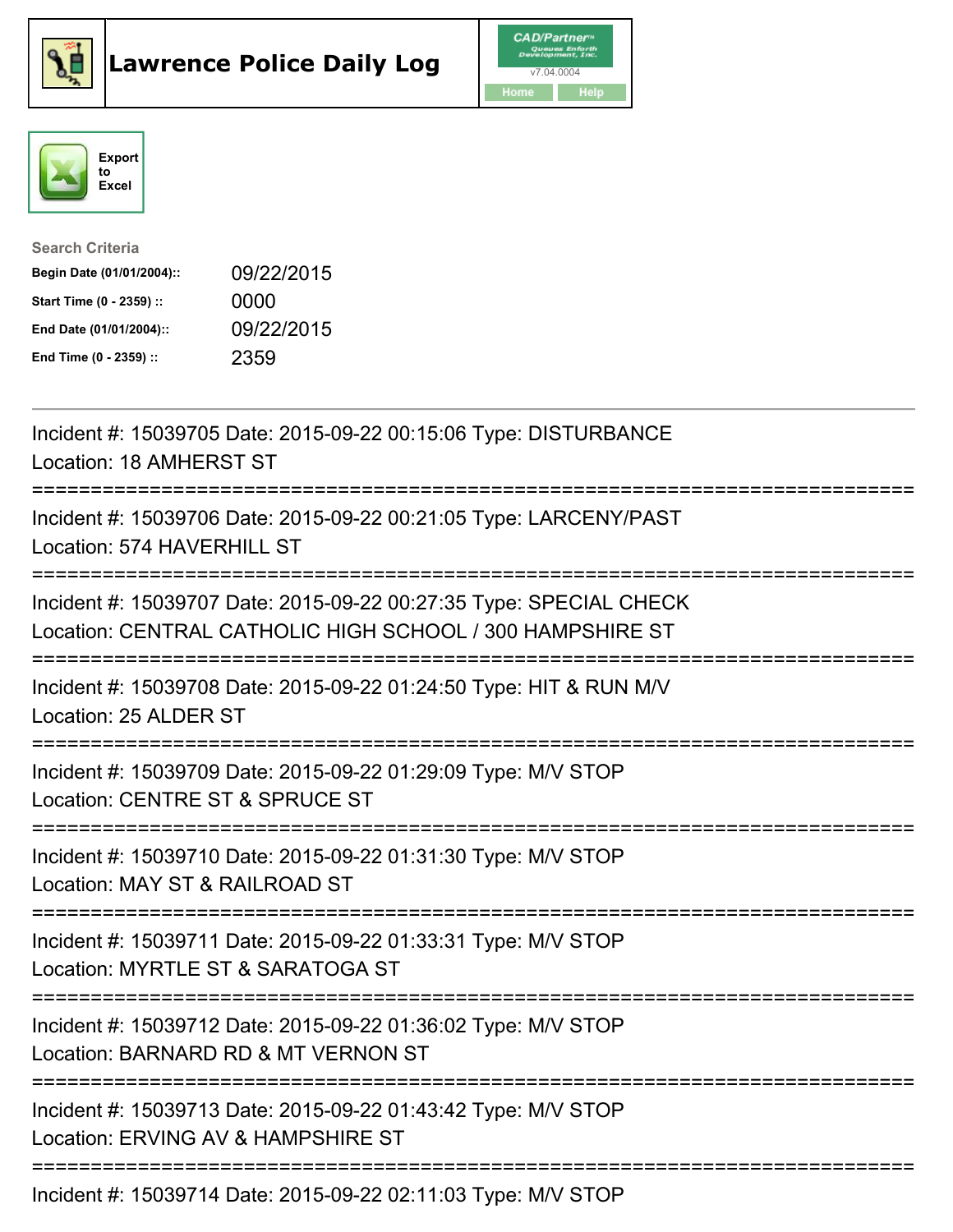| Location: WASHINGTON AV & WASHINGTON ST                                                                                       |
|-------------------------------------------------------------------------------------------------------------------------------|
| Incident #: 15039715 Date: 2015-09-22 02:27:24 Type: M/V STOP<br>Location: HAVERHILL ST & NEWBURY ST<br>:==================== |
| Incident #: 15039716 Date: 2015-09-22 02:54:54 Type: M/V STOP<br><b>Location: HALLENAN AV</b>                                 |
| Incident #: 15039717 Date: 2015-09-22 03:01:21 Type: M/V STOP<br><b>Location: BEACON AV</b>                                   |
| Incident #: 15039718 Date: 2015-09-22 03:02:21 Type: M/V STOP<br>Location: BEACON ST & MT VERNON ST                           |
| Incident #: 15039719 Date: 2015-09-22 03:05:36 Type: M/V STOP<br>Location: HAVERHILL ST & WEST ST                             |
| Incident #: 15039720 Date: 2015-09-22 03:07:23 Type: M/V STOP<br>Location: 81 WEST ST<br>--------------------                 |
| Incident #: 15039721 Date: 2015-09-22 03:17:32 Type: M/V STOP<br>Location: BRADFORD ST & WEST ST                              |
| Incident #: 15039722 Date: 2015-09-22 03:18:05 Type: UNWANTEDGUEST<br>Location: 73 SHAWSHEEN RD FL 3                          |
| Incident #: 15039723 Date: 2015-09-22 04:04:49 Type: ALARM/BURG<br>Location: 262 HAMPSHIRE ST                                 |
| Incident #: 15039724 Date: 2015-09-22 04:10:14 Type: ALARM/BURG<br>Location: 183 BROADWAY                                     |
| Incident #: 15039725 Date: 2015-09-22 05:12:17 Type: ALARM/BURG<br>Location: 420 COMMON ST                                    |
| Incident #: 15039726 Date: 2015-09-22 05:53:24 Type: M/V STOP<br>Location: ARLINGTON ST & LAWRENCE ST                         |
| Incident #: 15039727 Date: 2015-09-22 05:58:25 Type: M/V STOP<br>Location: LAWRENCE ST & PARK ST                              |
| Incident #: 15039728 Date: 2015-09-22 06:40:12 Type: M/V STOP                                                                 |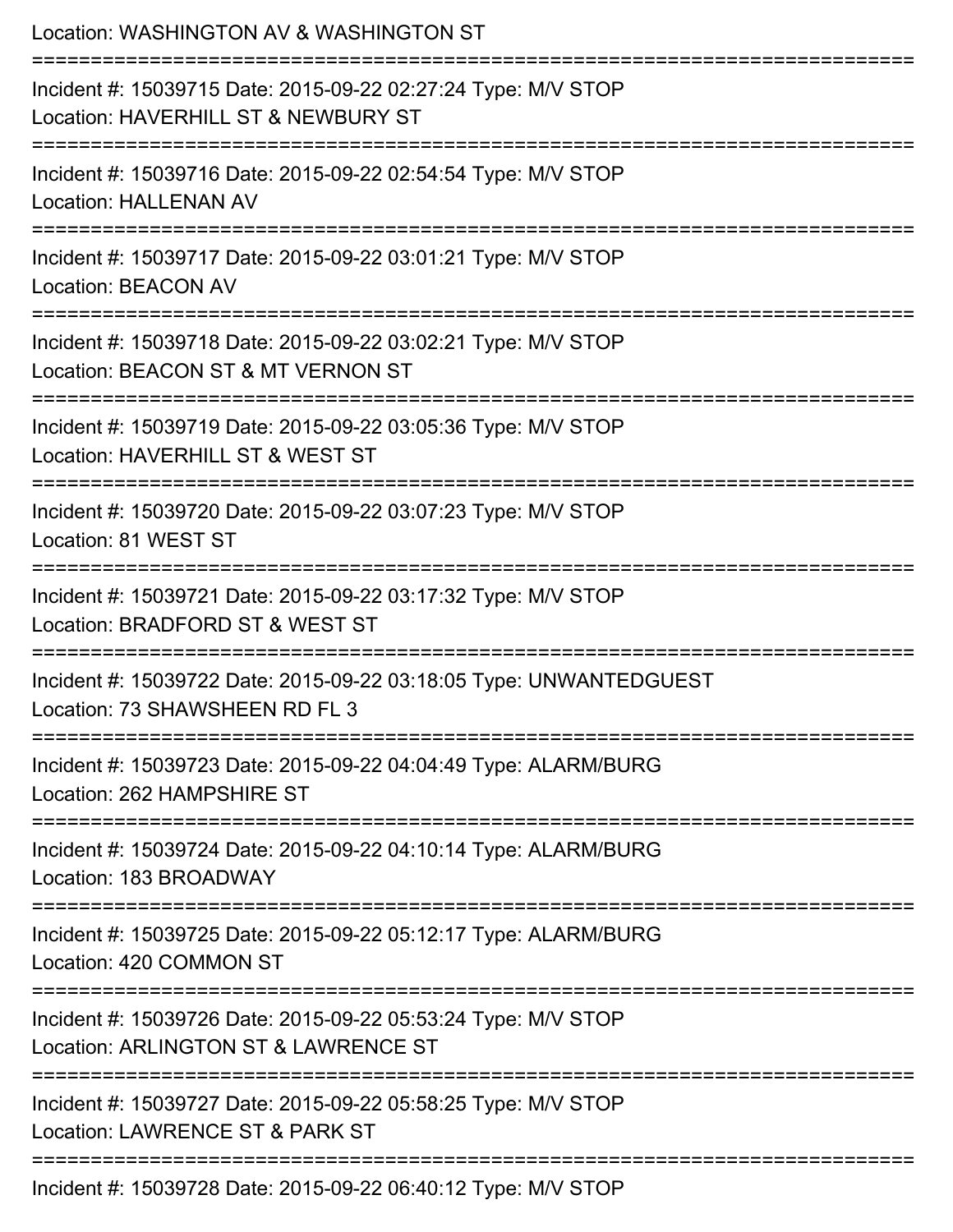| Incident #: 15039729 Date: 2015-09-22 07:10:27 Type: M/V STOP<br>Location: 421 MERRIMACK ST             |
|---------------------------------------------------------------------------------------------------------|
| Incident #: 15039730 Date: 2015-09-22 07:10:38 Type: LOST PERSON<br><b>Location: ELM ST</b>             |
| Incident #: 15039731 Date: 2015-09-22 07:20:50 Type: M/V STOP<br>Location: CROSBY ST & S BROADWAY       |
| Incident #: 15039732 Date: 2015-09-22 07:33:57 Type: TOW OF M/V<br>Location: BROOK ST                   |
| Incident #: 15039733 Date: 2015-09-22 07:54:17 Type: M/V STOP<br>Location: AMESBURY ST & CANAL ST       |
| Incident #: 15039734 Date: 2015-09-22 08:26:49 Type: AUTO ACC/NO PI<br>Location: MARKET ST & S UNION ST |
| Incident #: 15039735 Date: 2015-09-22 08:34:18 Type: SUS PERS/MV<br>Location: ELM ST & LAWRENCE ST      |
| Incident #: 15039736 Date: 2015-09-22 08:42:42 Type: M/V STOP<br>Location: HAVERHILL ST & BROADWAY      |
| Incident #: 15039737 Date: 2015-09-22 08:48:38 Type: DRUG VIO<br>Location: CHESTNUT ST & LAWRENCE ST    |
| Incident #: 15039738 Date: 2015-09-22 09:03:03 Type: DRUG VIO<br>Location: ERVING AV & SARATOGA ST      |
| Incident #: 15039739 Date: 2015-09-22 09:28:04 Type: M/V STOP<br>Location: HAMPSHIRE ST & VALLEY ST     |
| Incident #: 15039740 Date: 2015-09-22 09:33:04 Type: TOW OF M/V<br>Location: FRANKLIN ST & LOWELL ST    |
| Incident #: 15039741 Date: 2015-09-22 09:40:02 Type: PARK & WALK<br>Location: BRADFORD ST & BROADWAY    |
| Incident #: 15039742 Date: 2015-09-22 09:41:34 Type: M/V STOP                                           |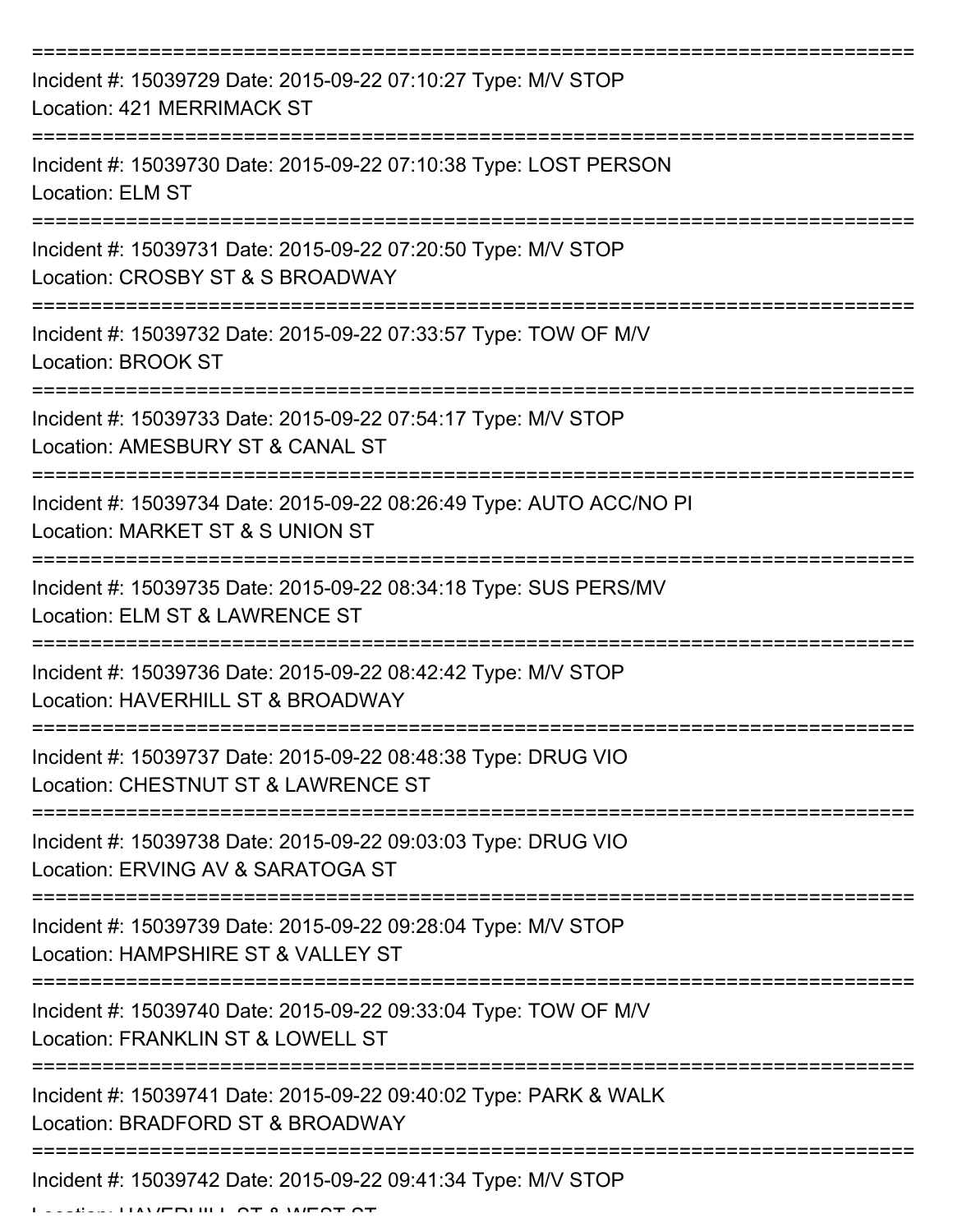| Incident #: 15039743 Date: 2015-09-22 09:42:55 Type: SPECIAL CHECK<br>Location: MCDONALDS / 50 BROADWAY          |
|------------------------------------------------------------------------------------------------------------------|
| Incident #: 15039744 Date: 2015-09-22 09:49:52 Type: SUS PERS/MV<br>Location: BROADWAY & COMMON ST               |
| Incident #: 15039745 Date: 2015-09-22 09:55:40 Type: 209A/SERVE<br>Location: 34 BERKELEY ST #33                  |
| Incident #: 15039746 Date: 2015-09-22 09:58:30 Type: M/V STOP<br>Location: 78 SPRINGFIELD ST                     |
| Incident #: 15039747 Date: 2015-09-22 09:59:10 Type: A&B PAST<br>Location: LAWRENCE HIGH SCHOOL / 71 N PARISH RD |
| Incident #: 15039748 Date: 2015-09-22 10:05:36 Type: DISTURBANCE<br>Location: 17 CROSBY ST FL 2                  |
| Incident #: 15039750 Date: 2015-09-22 10:08:09 Type: HIT & RUN M/V<br>Location: CROSS ST & HOLLY ST              |
| Incident #: 15039749 Date: 2015-09-22 10:13:31 Type: DRUG VIO<br>Location: 15 UNION ST                           |
| Incident #: 15039751 Date: 2015-09-22 10:28:27 Type: A&B PAST<br>Location: LAWRENCE HIGH SCHOOL / 70 N PARISH RD |
| Incident #: 15039752 Date: 2015-09-22 10:29:30 Type: AUTO ACC/NO PI<br>Location: 206 S UNION ST                  |
| Incident #: 15039753 Date: 2015-09-22 10:31:07 Type: CONFIS PROP<br>Location: 233 HAVERHILL ST                   |
| Incident #: 15039754 Date: 2015-09-22 10:32:19 Type: DISTURBANCE<br>Location: 17 CROSBY ST FL 2                  |
| Incident #: 15039755 Date: 2015-09-22 10:42:13 Type: AUTO ACC/PI<br>Location: FARNHAM ST & S UNION ST            |
| Incident #: 15039756 Date: 2015-09-22 10:52:56 Type: GENERAL SERV                                                |

Location: 500 HOWADD ST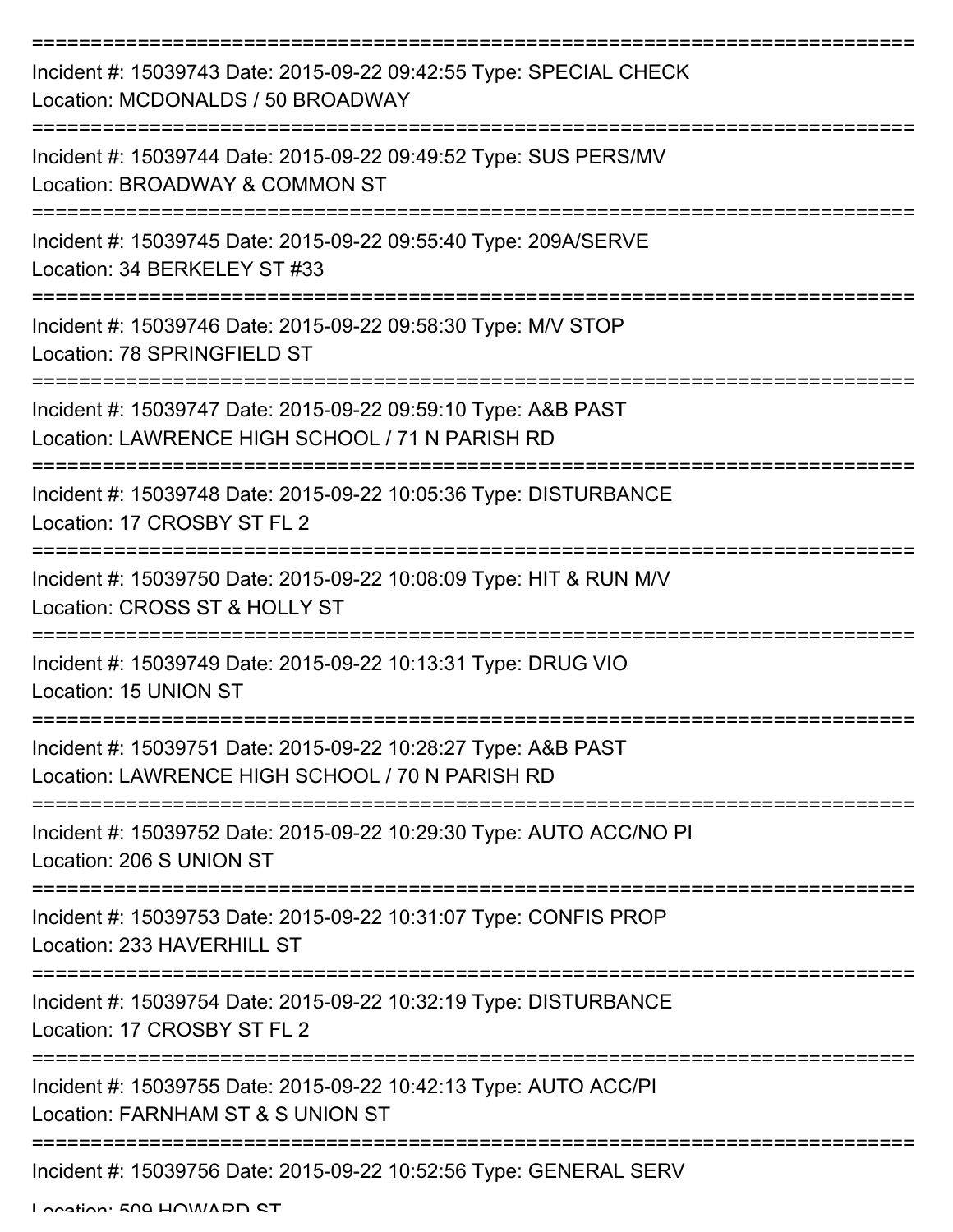| Incident #: 15039757 Date: 2015-09-22 10:53:36 Type: HIT & RUN M/V<br>Location: PARK ST & TRENTON ST                             |
|----------------------------------------------------------------------------------------------------------------------------------|
| Incident #: 15039758 Date: 2015-09-22 11:00:47 Type: DRUG VIO<br>Location: ERVING AV & SARATOGA ST                               |
| Incident #: 15039759 Date: 2015-09-22 11:12:05 Type: MAL DAMAGE<br>Location: DAIRY QUEEN / 190 S UNION ST                        |
| Incident #: 15039760 Date: 2015-09-22 11:30:48 Type: EXTRA SURVEIL<br>Location: DAISY ST & HOLLY ST                              |
| Incident #: 15039761 Date: 2015-09-22 11:36:20 Type: EXTRA SURVEIL<br>Location: BRADFORD ST & FRANKLIN ST                        |
| Incident #: 15039762 Date: 2015-09-22 11:41:50 Type: M/V STOP<br>Location: BROADWAY & LOWELL ST                                  |
| Incident #: 15039763 Date: 2015-09-22 11:50:06 Type: M/V STOP<br>Location: BROADWAY & TREMONT ST                                 |
| Incident #: 15039764 Date: 2015-09-22 11:50:34 Type: M/V STOP<br>Location: HAMPSHIRE ST & LOWELL ST                              |
| Incident #: 15039765 Date: 2015-09-22 11:57:19 Type: M/V STOP<br>Location: BROADWAY & COMMON ST                                  |
| Incident #: 15039766 Date: 2015-09-22 11:59:22 Type: M/V STOP<br>Location: 700 ESSEX ST                                          |
| -----------------<br>Incident #: 15039767 Date: 2015-09-22 12:12:59 Type: ALARM/BURG<br>Location: HORTON RESD / 628 HAVERHILL ST |
| Incident #: 15039768 Date: 2015-09-22 12:14:07 Type: M/V STOP<br>Location: 75WL87 / 190 BROADWAY                                 |
| Incident #: 15039769 Date: 2015-09-22 12:25:01 Type: M/V STOP<br>Location: 253 BROADWAY                                          |
| Incident #: 15039770 Date: 2015-09-22 12:26:37 Type: TRESPASSING<br>Location: 516 BROADWAY                                       |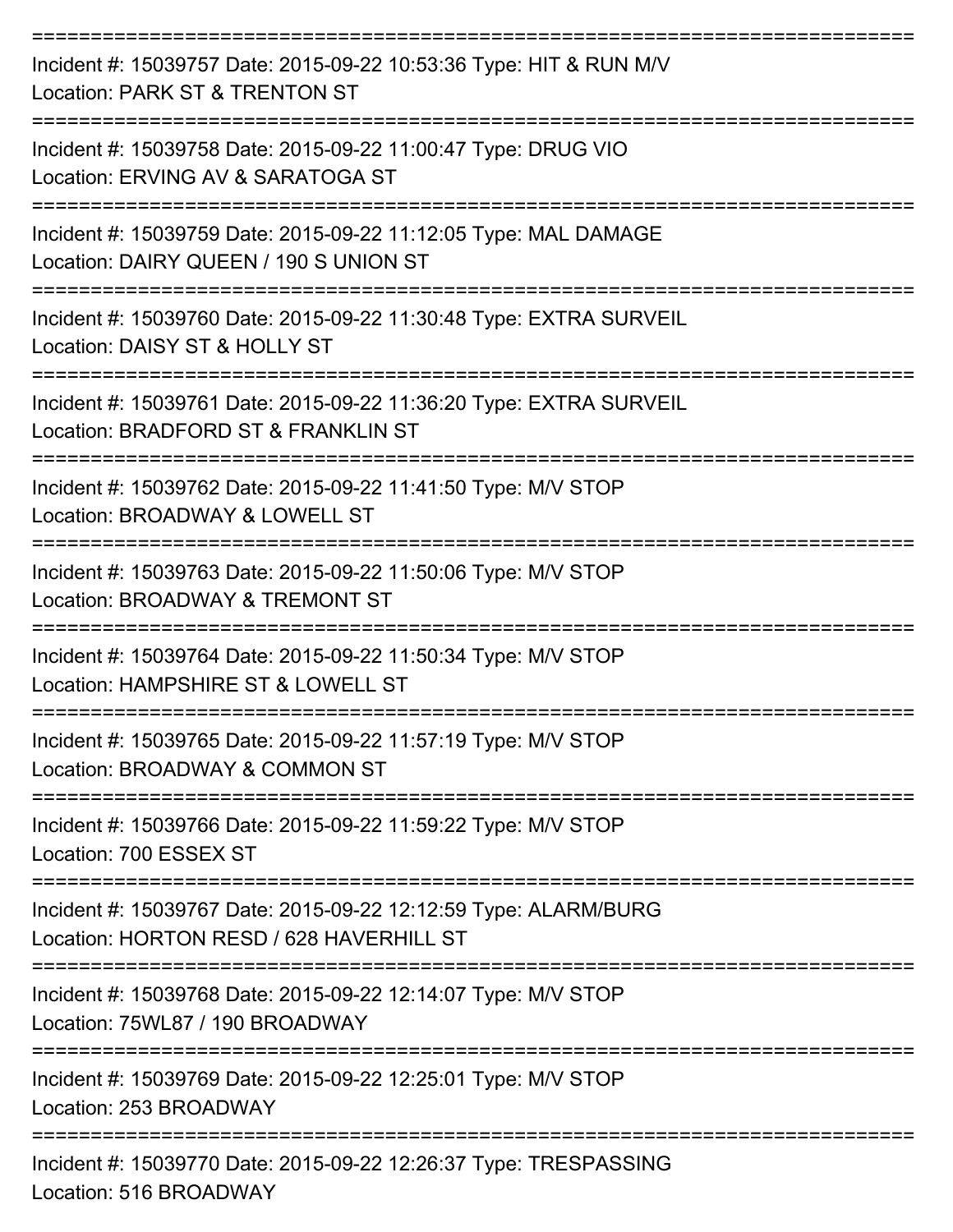| Incident #: 15039771 Date: 2015-09-22 12:30:02 Type: M/V STOP<br>Location: BROADWAY & COMMON ST                                             |
|---------------------------------------------------------------------------------------------------------------------------------------------|
| ================================<br>Incident #: 15039772 Date: 2015-09-22 12:42:46 Type: AUTO ACC/NO PI<br>Location: HAMPSHIRE ST & PARK ST |
| Incident #: 15039773 Date: 2015-09-22 12:43:13 Type: ANIMAL COMPL<br>Location: AMES ST & ESSEX ST<br>=================<br>================= |
| Incident #: 15039774 Date: 2015-09-22 12:43:59 Type: GENERAL SERV<br>Location: 61 COLUMBUS AV<br>-------------------------------------      |
| Incident #: 15039775 Date: 2015-09-22 12:53:06 Type: AUTO ACC/PI<br>Location: GARDEN ST & NEWBURY ST                                        |
| Incident #: 15039776 Date: 2015-09-22 12:55:42 Type: ROBBERY UNARM<br>Location: 375 HAVERHILL ST<br>:=====================================  |
| Incident #: 15039777 Date: 2015-09-22 12:58:36 Type: EXTRA SURVEIL<br>Location: WINTHROP AV                                                 |
| Incident #: 15039778 Date: 2015-09-22 13:17:02 Type: WOMAN DOWN<br><b>Location: 75 MANCHESTER ST</b>                                        |
| Incident #: 15039779 Date: 2015-09-22 13:30:29 Type: MISSING PERS<br>Location: 61 ABBOTT ST                                                 |
| Incident #: 15039781 Date: 2015-09-22 13:45:05 Type: LOST PROPERTY<br>Location: HAFFNERS CAR WASH / PARKER ST                               |
| Incident #: 15039780 Date: 2015-09-22 13:45:47 Type: ALARM/BURG<br><b>Location: 9A HARRIMAN ST</b>                                          |
| Incident #: 15039782 Date: 2015-09-22 13:50:12 Type: M/V STOP<br>Location: MARKET ST & PARKER ST                                            |
| Incident #: 15039783 Date: 2015-09-22 13:55:05 Type: ASSSIT AMBULANC<br>Location: 235 BROADWAY #RM 1                                        |
| Incident #: 15039784 Date: 2015-09-22 14:03:01 Type: SUICIDE ATTEMPT<br>Location: 57 BROOK ST                                               |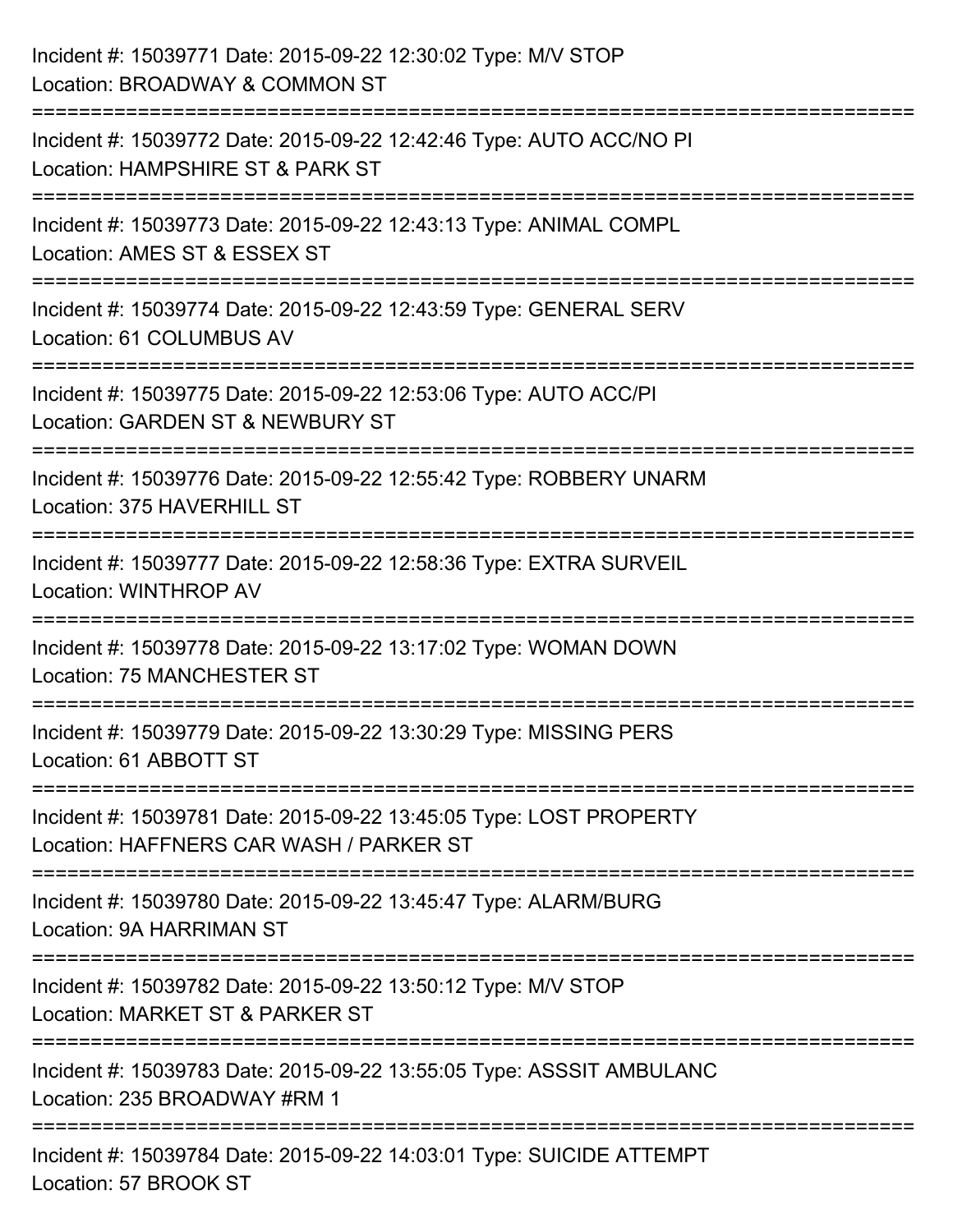| Incident #: 15039785 Date: 2015-09-22 14:14:22 Type: INVESTIGATION<br>Location: 70 N PARISH RD                                                       |
|------------------------------------------------------------------------------------------------------------------------------------------------------|
| Incident #: 15039786 Date: 2015-09-22 14:26:11 Type: INVESTIGATION<br>Location: 35 COMMON ST                                                         |
| Incident #: 15039787 Date: 2015-09-22 14:26:45 Type: LOST PROPERTY<br>Location: 24 INTERNATIONAL WY                                                  |
| Incident #: 15039788 Date: 2015-09-22 14:44:38 Type: DISTURBANCE<br>Location: WINTHROP AV                                                            |
| Incident #: 15039789 Date: 2015-09-22 14:49:32 Type: M/V STOP<br>Location: 190 BROADWAY<br>===============================<br>====================== |
| Incident #: 15039790 Date: 2015-09-22 14:51:29 Type: M/V STOP<br>Location: BROADWAY & LOWELL ST                                                      |
| Incident #: 15039791 Date: 2015-09-22 14:51:40 Type: ALARM/BURG<br>Location: RODRIGUEZ / 19 ALLYN TER                                                |
| Incident #: 15039792 Date: 2015-09-22 14:56:07 Type: M/V STOP<br>Location: HAVERHILL ST & RAILROAD ST                                                |
| Incident #: 15039793 Date: 2015-09-22 14:57:23 Type: M/V STOP<br>Location: HAFFNER'S GAS STATION / 69 PARKER ST<br>================================= |
| Incident #: 15039794 Date: 2015-09-22 15:04:54 Type: M/V STOP<br>Location: 508 HAVERHILL ST                                                          |
| Incident #: 15039795 Date: 2015-09-22 15:05:24 Type: M/V STOP<br>Location: 202 BROADWAY                                                              |
| Incident #: 15039796 Date: 2015-09-22 15:11:47 Type: M/V STOP<br>Location: MARKET ST & SALEM ST                                                      |
| Incident #: 15039797 Date: 2015-09-22 15:12:17 Type: M/V STOP<br>Location: 220 BROADWAY                                                              |
| Incident #: 15039798 Date: 2015-09-22 15:26:32 Type: M/V STOP<br>Location: GRANT RD & MT VERNON ST                                                   |

===========================================================================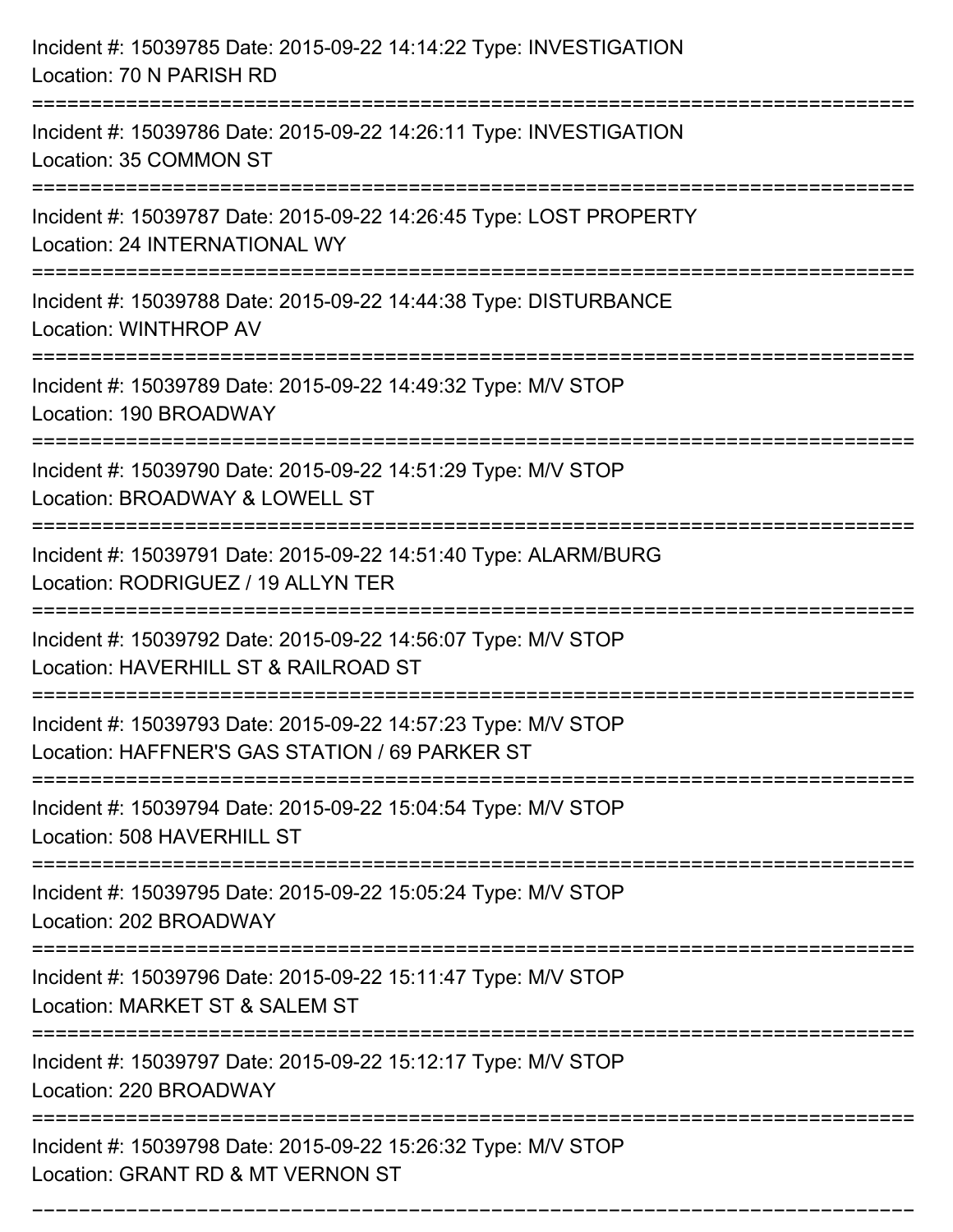| Incident #: 15039800 Date: 2015-09-22 15:30:08 Type: SUS PERS/MV<br>Location: 372 BROADWAY<br>-------------------------------      |
|------------------------------------------------------------------------------------------------------------------------------------|
| Incident #: 15039799 Date: 2015-09-22 15:30:44 Type: M/V STOP<br>Location: 475 BROADWAY                                            |
| Incident #: 15039801 Date: 2015-09-22 15:39:19 Type: 209A/SERVE<br>Location: 34 BERKELEY ST #33<br>=============================== |
| Incident #: 15039802 Date: 2015-09-22 15:54:34 Type: M/V STOP<br>Location: BROADWAY<br>------------------------------------        |
| Incident #: 15039803 Date: 2015-09-22 16:05:09 Type: ALARM/HOLD<br><b>Location: 290 MERRIMACK ST</b>                               |
| Incident #: 15039804 Date: 2015-09-22 16:05:56 Type: M/V STOP<br>Location: 450 S BROADWAY                                          |
| Incident #: 15039805 Date: 2015-09-22 16:11:14 Type: DISORDERLY<br>Location: 297 HIGH ST                                           |
| Incident #: 15039806 Date: 2015-09-22 16:13:47 Type: B&E/MV/PAST<br>Location: 372 BROADWAY                                         |
| Incident #: 15039807 Date: 2015-09-22 16:21:17 Type: INVESTIGATION<br>Location: 685 ESSEX ST                                       |
| Incident #: 15039808 Date: 2015-09-22 16:24:41 Type: M/V STOP<br>Location: FITZ ST & LAWRENCE ST                                   |
| Incident #: 15039809 Date: 2015-09-22 16:49:47 Type: UNWANTEDGUEST<br>Location: 141 AMESBURY ST #401                               |
| Incident #: 15039810 Date: 2015-09-22 17:01:53 Type: DISABLED MV<br>Location: CURRENCY CLOTHING / 590 ESSEX ST                     |
| Incident #: 15039811 Date: 2015-09-22 17:06:41 Type: INVESTIGATION<br>Location: 25 BEVEL ST                                        |
| Incident #: 15039812 Date: 2015-09-22 17:09:05 Type: ALARM/BURG<br>Location: DUNKIN DONUTS / 225 ESSEX ST                          |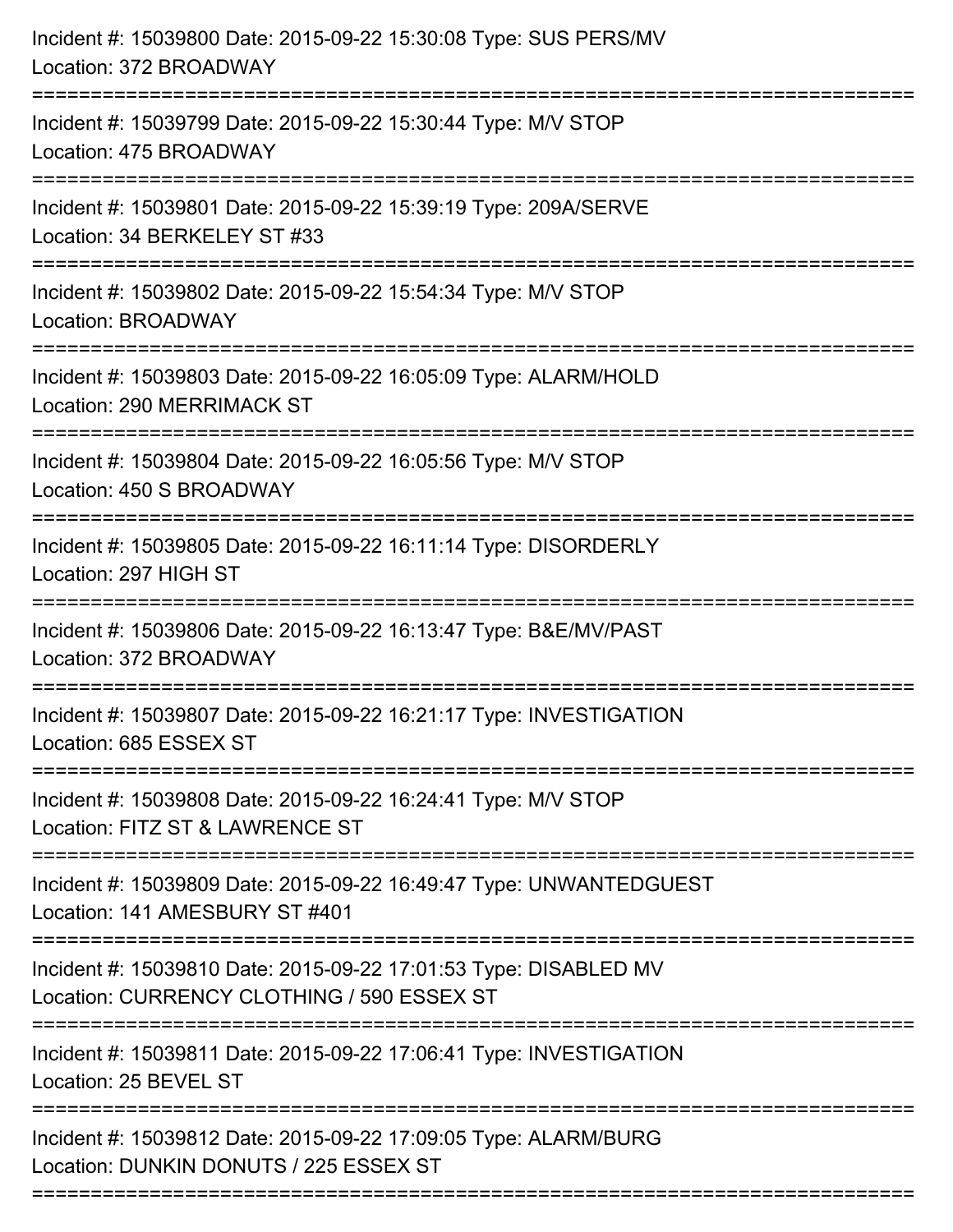Location: 264 E HAVERHILL ST #23 FL 3

| Incident #: 15039814 Date: 2015-09-22 17:31:42 Type: PARK & WALK<br>Location: MT VERNON PARK / MT VERNON                                                 |
|----------------------------------------------------------------------------------------------------------------------------------------------------------|
| Incident #: 15039815 Date: 2015-09-22 17:43:37 Type: DISTURBANCE<br>Location: 99 MYRTLE ST                                                               |
| Incident #: 15039816 Date: 2015-09-22 17:51:16 Type: M/V STOP<br>Location: BROADWAY & LOWELL ST                                                          |
| Incident #: 15039817 Date: 2015-09-22 17:52:17 Type: 209A/SERVE<br>Location: 29 KENDRICK ST FL 3                                                         |
| Incident #: 15039818 Date: 2015-09-22 18:05:57 Type: SPECIAL CHECK<br>Location: CENTRAL CATHOLIC HIGH SCHOOL / 300 HAMPSHIRE ST                          |
| ==========================<br>Incident #: 15039819 Date: 2015-09-22 18:08:03 Type: SPECIAL CHECK<br>Location: DAISY ST & HOLLY ST                        |
| Incident #: 15039820 Date: 2015-09-22 18:14:56 Type: HIT & RUN M/V<br>Location: 555 BROADWAY                                                             |
| Incident #: 15039822 Date: 2015-09-22 18:24:02 Type: SUICIDE ATTEMPT<br>Location: 296 AMES ST                                                            |
| Incident #: 15039821 Date: 2015-09-22 18:24:47 Type: M/V STOP<br>Location: 196 BROADWAY                                                                  |
| ==================================<br>======================<br>Incident #: 15039823 Date: 2015-09-22 18:27:09 Type: A&B PROG<br>Location: 255 ERVING AV |
| Incident #: 15039825 Date: 2015-09-22 18:34:37 Type: SUS PERS/MV<br>Location: CUMBERLAND FARMS / 320 SOUTH ST                                            |
| Incident #: 15039824 Date: 2015-09-22 18:40:19 Type: DISTURBANCE<br>Location: DAISY ST & HOLLY ST                                                        |
| Incident #: 15039826 Date: 2015-09-22 18:42:58 Type: M/V STOP<br>Location: AVON ST & TRINITY ST                                                          |
|                                                                                                                                                          |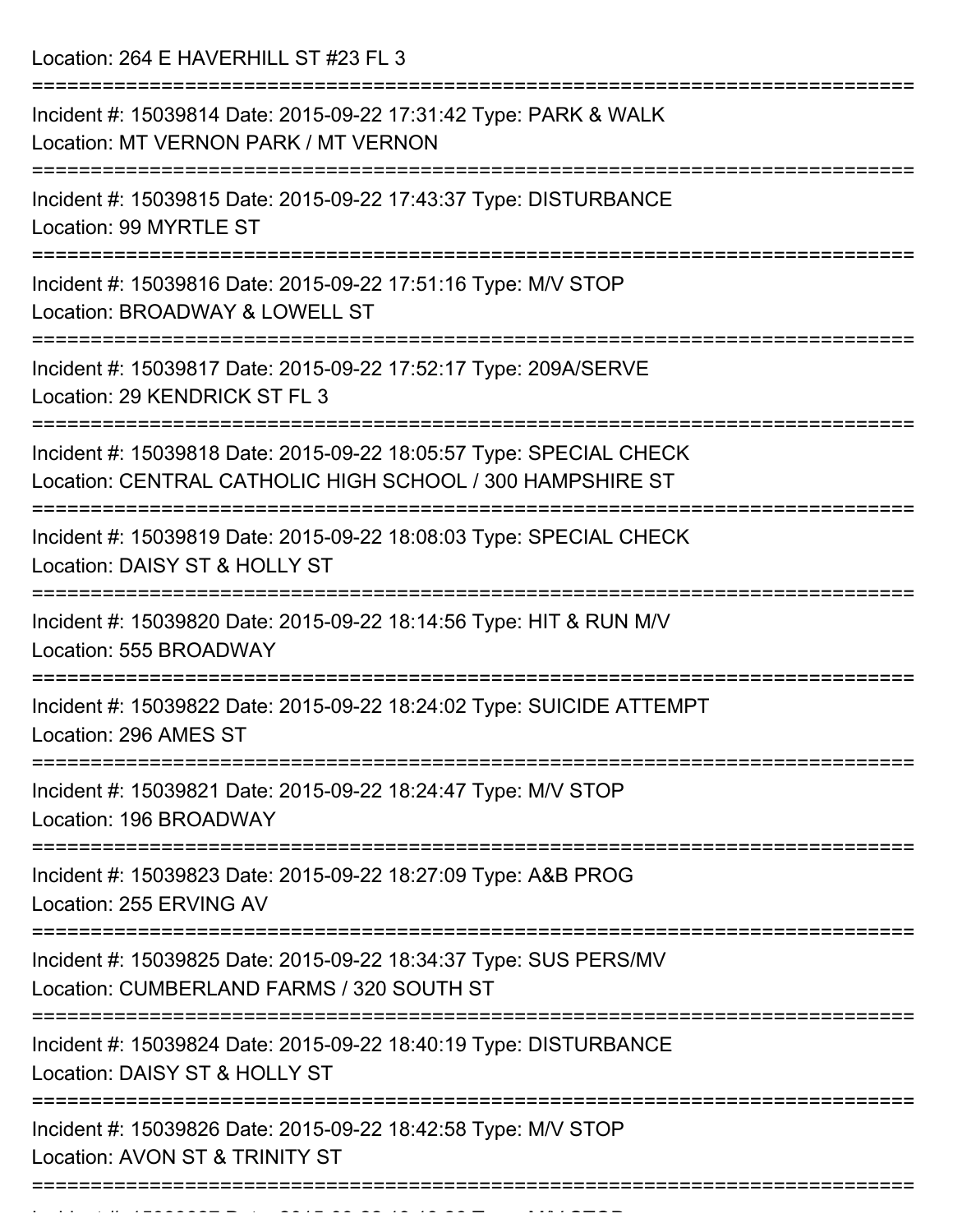| Incident #: 15039828 Date: 2015-09-22 19:16:45 Type: M/V STOP<br>Location: BROADWAY & LOWELL ST                   |
|-------------------------------------------------------------------------------------------------------------------|
| Incident #: 15039830 Date: 2015-09-22 19:17:21 Type: DISTURBANCE<br>Location: 34 DAVIS ST                         |
| Incident #: 15039829 Date: 2015-09-22 19:18:49 Type: M/V STOP<br>Location: BROADWAY & LOWELL ST                   |
| Incident #: 15039831 Date: 2015-09-22 19:20:47 Type: M/V STOP<br>Location: BROADWAY & LOWELL ST                   |
| Incident #: 15039833 Date: 2015-09-22 19:22:20 Type: M/V STOP<br>Location: BROADWAY & LOWELL ST                   |
| Incident #: 15039832 Date: 2015-09-22 19:23:02 Type: SUS PERS/MV<br>Location: WALGREENS / 220 S BROADWAY          |
| Incident #: 15039834 Date: 2015-09-22 19:26:25 Type: M/V STOP<br>Location: BROADWAY & LOWELL ST                   |
| Incident #: 15039835 Date: 2015-09-22 19:28:48 Type: SUS PERS/MV<br>Location: ELENA MARKET / HOWARD ST & PLATT ST |
| Incident #: 15039836 Date: 2015-09-22 19:36:12 Type: UNWANTEDGUEST<br>Location: 15 FOREST ST FL 2                 |
| Incident #: 15039837 Date: 2015-09-22 19:53:16 Type: HIT & RUN M/V<br>Location: AMESBURY ST & COMMON ST           |
| Incident #: 15039838 Date: 2015-09-22 20:07:04 Type: SUS PERS/MV<br>Location: SCARITO PARK / BROOK ST             |
| Incident #: 15039839 Date: 2015-09-22 20:25:41 Type: ALARM/BURG<br>Location: 300 LAWRENCE ST                      |
| Incident #: 15039840 Date: 2015-09-22 20:46:56 Type: M/V STOP<br>Location: BEACON ST & MT VERNON ST               |
|                                                                                                                   |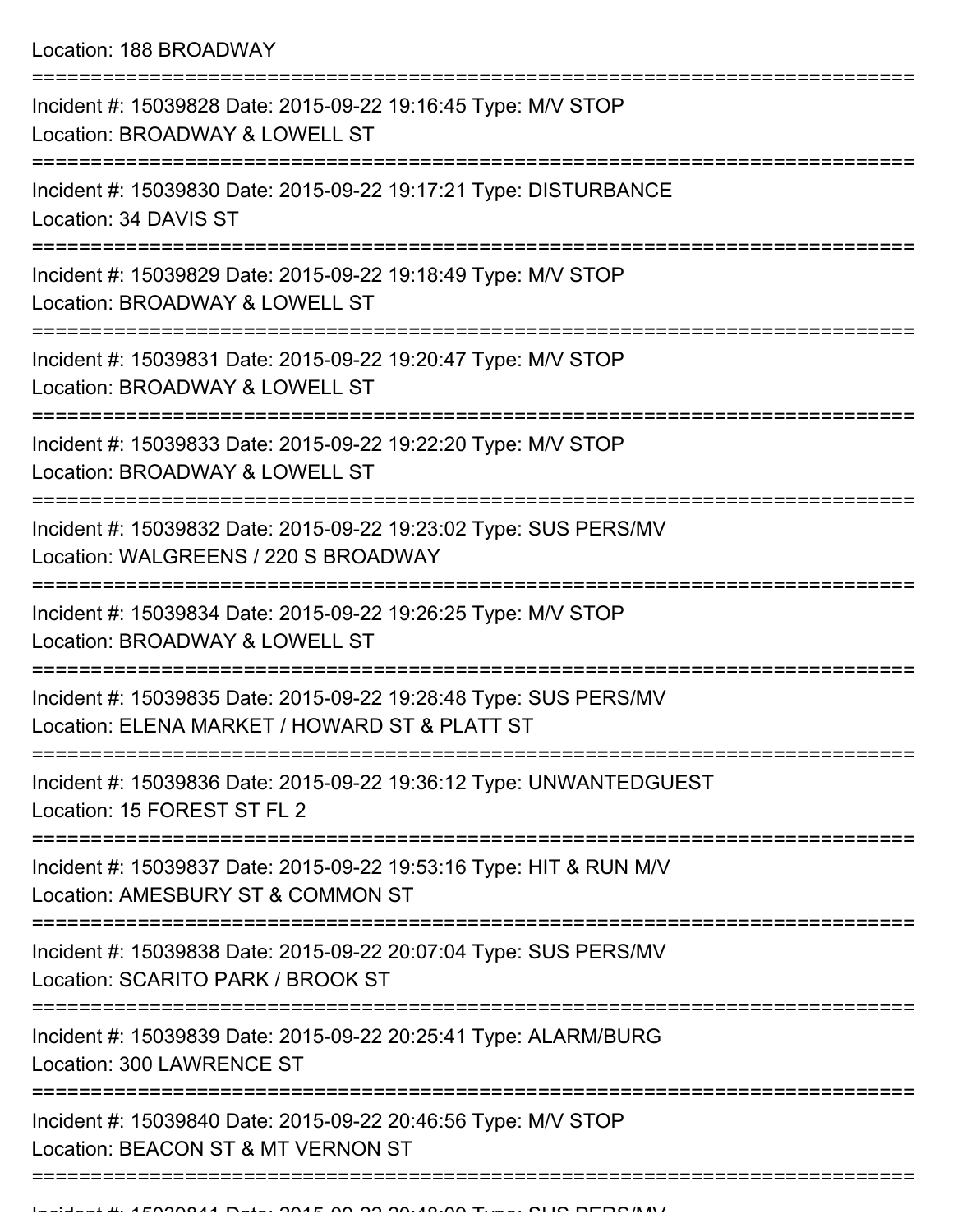| Location: 129 BROOKFIELD ST                                                                                                                                                                 |
|---------------------------------------------------------------------------------------------------------------------------------------------------------------------------------------------|
| Incident #: 15039842 Date: 2015-09-22 20:57:49 Type: AUTO ACC/NO PI<br>Location: 35 FOSTER ST<br>===================================                                                        |
| Incident #: 15039843 Date: 2015-09-22 21:00:56 Type: THREATS<br>Location: AMESBURY ST & COMMON ST                                                                                           |
| Incident #: 15039844 Date: 2015-09-22 21:03:35 Type: M/V STOP<br>Location: 370 AMES ST<br>==================================                                                                |
| Incident #: 15039845 Date: 2015-09-22 21:08:04 Type: MEDIC SUPPORT<br>Location: OLIVER SCHOOL / 183 HAVERHILL ST<br>================================<br>----------------------------------- |
| Incident #: 15039846 Date: 2015-09-22 21:13:06 Type: M/V STOP<br>Location: 370 AMES ST                                                                                                      |
| Incident #: 15039847 Date: 2015-09-22 21:27:46 Type: INVEST CONT<br>Location: 25 BEVEL ST                                                                                                   |
| Incident #: 15039848 Date: 2015-09-22 21:30:22 Type: AUTO ACC/NO PI<br>Location: INMAN ST & S BROADWAY                                                                                      |
| Incident #: 15039849 Date: 2015-09-22 21:38:47 Type: M/V STOP<br>Location: BANK OF AMERICA / 67 WINTHROP AV                                                                                 |
| Incident #: 15039850 Date: 2015-09-22 21:51:16 Type: M/V STOP<br>Location: 370 AMES ST                                                                                                      |
| Incident #: 15039851 Date: 2015-09-22 22:01:58 Type: ALARM/BURG<br>Location: MORENO AUTOPARTS / 39 HAVERHILL ST                                                                             |
| Incident #: 15039852 Date: 2015-09-22 22:02:48 Type: M/V STOP<br><b>Location: ALLEN ST</b>                                                                                                  |
| Incident #: 15039853 Date: 2015-09-22 22:03:28 Type: ALARM/BURG<br>Location: BEAUTY SALON / 402 BROADWAY                                                                                    |
| Incident #: 15039854 Date: 2015-09-22 22:08:06 Type: INVESTIGATION<br>Location: 469 HIGH ST                                                                                                 |
| Incident #: 15039855 Date: 2015-09-22 22:11:22 Type: MISSING PERS                                                                                                                           |